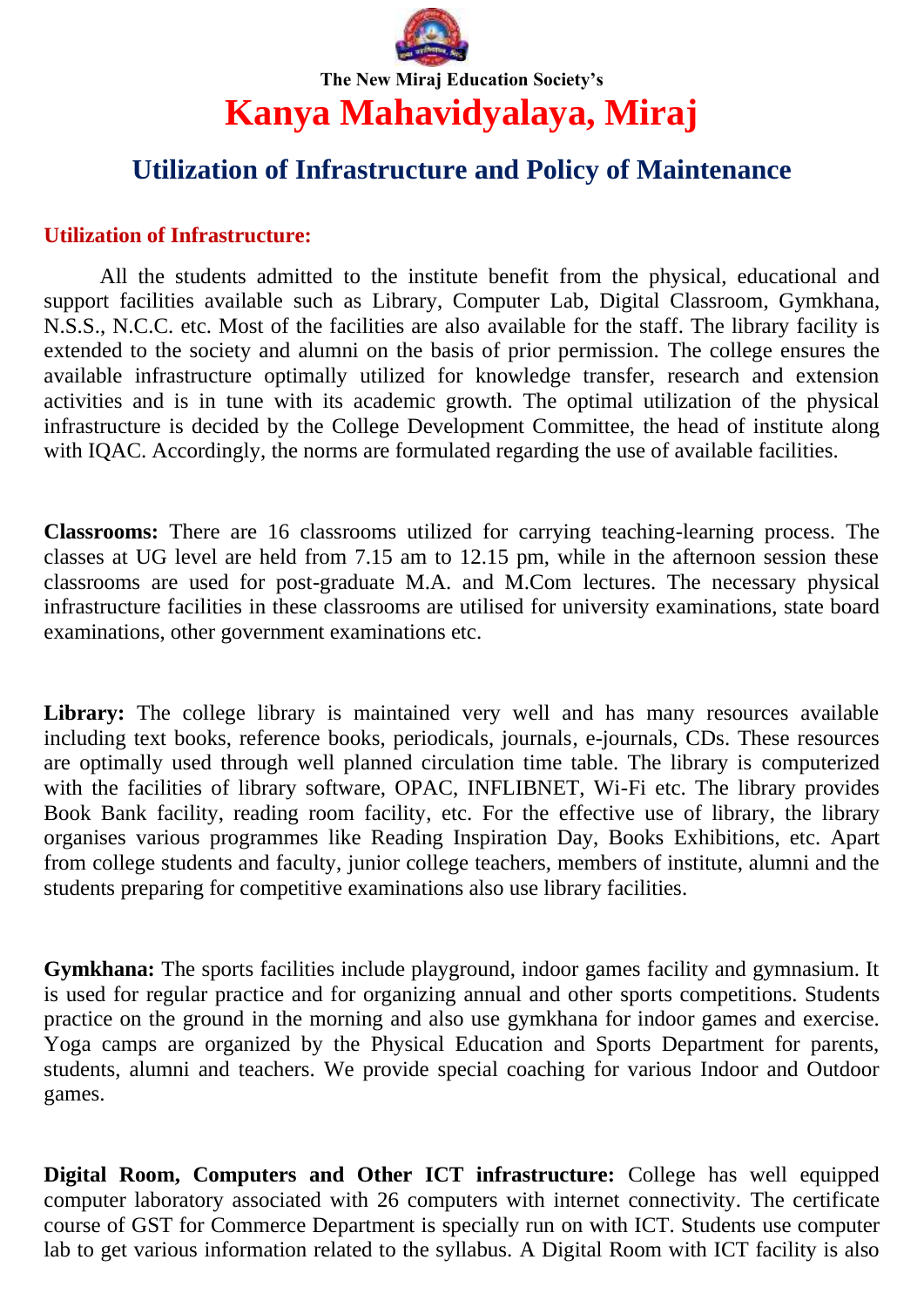available. It is used for ICT based lectures, e-programmes, e-content development and screening, etc. The facility of Wi-Fi is also available for staff. Computers and other ICT infrastructure in the college office, seminar hall, gymkhana and library are utilized for smooth administration, record keeping and implementation of activities and transfer of knowledge. Other ICT facilities like printers, projectors, laptop, speakers, visualizer, etc. are in common use. These facilities are in the possession of office and ICT committee and are easily accessible to the faculty for use.

**Seminar Hall/Auditorium:** The college has one seminar hall named after Late Jayant Karandikar. It is utilized to conduct workshops, seminars, conferences, guest lectures, cultural programme and other co-curricular activities. The auditorium has a capacity of about 200 students. Internet facility is also available here.

NCC Room: The college has a 50 cadets' unit of NCC under the 6<sup>th</sup> Maharashtra Girls Battalion. We have the well equipped NCC room available for these cadets. The necessary facilities required for cadets are available here. Projector and speaker system is also available.

**NSS Room:** The college has NSS unit of 100 volunteers. The college has provided a room for its activities.

## **Maintenance:**

The institute has its mechanism for maintenance and surveillance of the infrastructure facilities and equipments. It is as the following:

- 1. Classrooms are kept clean and dustbins are located at necessary places to collect solid wastes in the campus.
- 2. Student and faculties are made aware to keep campus clean.
- 3. The Eco-Friendly Campus Committee look after maintenance of physical infrastructure of the campus.
- 4. Maintenance of furniture is done by skilled carpenters, selected by the governing body.
- 5. Maintenance of the campus lighting, electrical supply is done by electrician, selected by the governing body.
- 6. The computers and all other IT facilities are updated periodically as per requirement. The annual maintenance contract (AMC) is made with external agencies to look after maintenance.
- 7. Stock and issue registers are maintained by each department.
- 8. Maintenance of toilet is done by outside person on daily wages.
- 9. Maintenance of playground is done with the help of sports committee. Gymnasium is maintained by supporting staff.